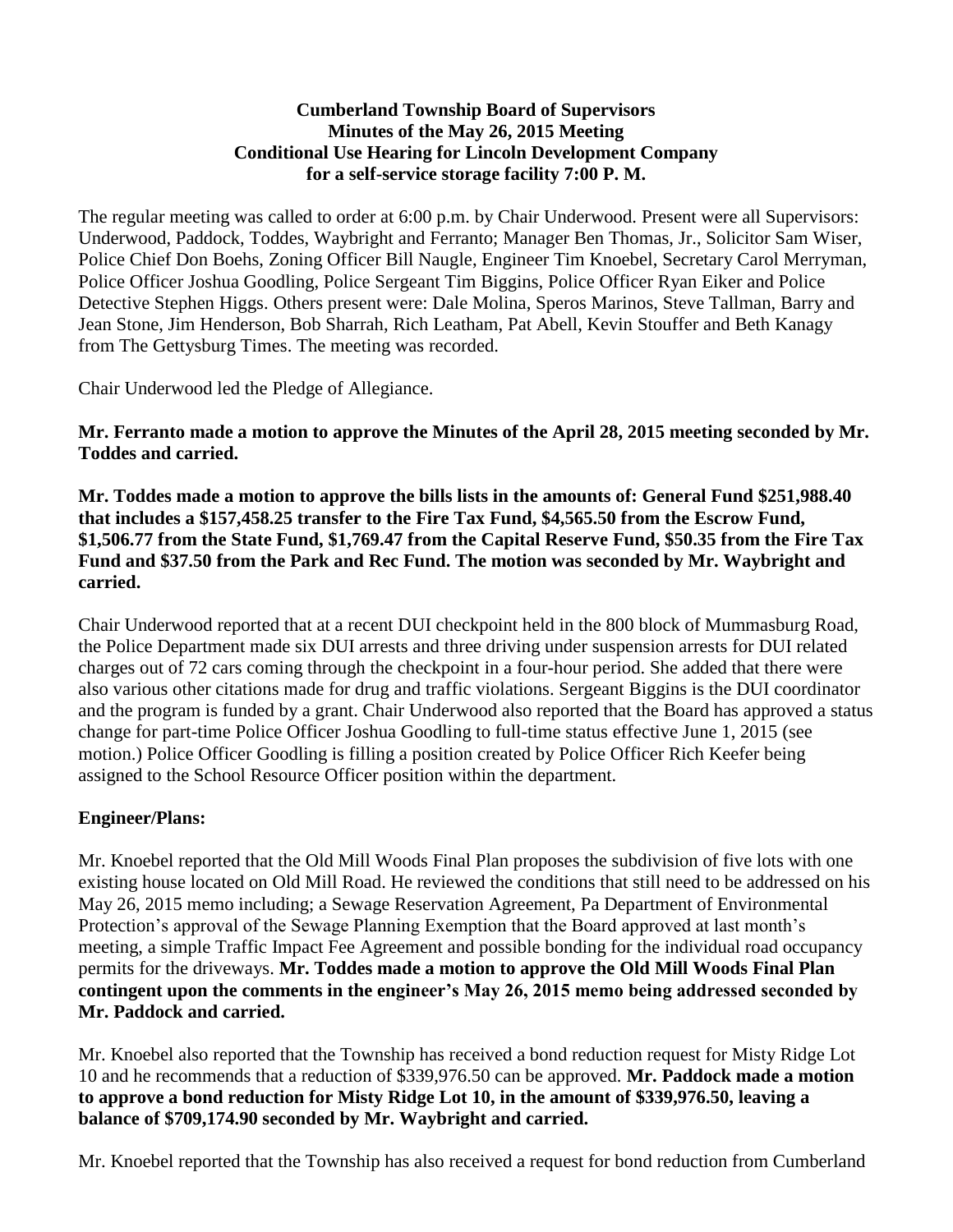## Village, Phase 1A and he recommends that a reduction of \$163,345.00 can be approved. **Mr. Paddock made a motion to approve the bond reduction for Cumberland Village, Phase 1A, in the amount of \$163,345.00, leaving a balance of \$259,463.98 seconded by Mr. Waybright and carried.**

Mr. Knoebel also reported that they have been working with Rich Leatham from S & A Homes on the final paving at the Cannon Ridge Development. He added that S & A Homes had been given a deadline to complete the paving by May 31, 2015 and they are asking for a one to two week extension to this deadline. Mr. Knoebel explained the many tests etc. that were done on the base paving because the road has been sitting so long and they will be giving them a remediation plan for the needed corrections before they do the final paving. Mr. Knoebel recommended that S & A Homes be given until June 15, 2015 to complete the final paving and Mr. Leatham agreed that they could meet that new deadline. Solicitor Wiser suggested that the developer and bonding company be notified that no further extension will be granted. **Mr. Waybright made a motion to grant the extension for the final paving at Cannon Ridge until June 15, 2015, including the notification to the developer and bonding company, seconded by Mr. Toddes and carried.**

Mr. Knoebel also reported that the Township has received the request for the final payment on the joint project with Cumberland Township Authority for Old Mill Road reclaiming and paving. Mr. Thomas reported that the check is included in the bills list approved tonight.

**Visitor –** Mr. Kevin Stouffer, CPA, of Smith, Elliott, Kearns and Company, presented a Power Point presentation of the 2014 Audit. He reported that the audit was given an unmodified opinion (the best opinion that they can give), there were no findings and there were increases in the fund balances. Mr. Ferranto asked for an analysis of the Township's debt compared to other Townships in the county and state. Chair Underwood thanked the staff for the unmodified opinion.

## **Public Comment:**

Mr. Speros Marinos, 912 Baltimore Pike, reported for the Cumberland Township Historical Society that they have gotten endowment funds to provide historical services to the Township. The Society's next meeting will be June 1, 2015 at the Church of the Brethren at 7:00 p.m. and Dr. Beverly Eddy will be giving a presentation on Camp Sharpe in McMillan Woods. Mr. Marinos also expressed a concern about gangs and gave his support for the Township's Police Department. He reported that there will be historical information included in the Joint Comprehensive Plan and feels that the process it is taking way too long.

# **Police Report:**

Police Chief Don Boehs presented a written and oral report of police activities for the month of April including; 426 complaints, 151 traffic stops, 132 combined arrests, 8 traffic accidents, 16 targeted enforcements and 11,331 patrol miles. He added that they assisted other agencies 14 times and they were assisted four times. Chair Underwood also acknowledged the status change for Officer Joshua Goodling from part-time to full-time effective June 1, 2015.

# **Active Business:**

Chair Underwood reported that the Township has acted as the permittee (as required) for a PennDOT Highway Occupancy Permit for St. Francis Xavier's intersection improvement project.

Chair Underwood affirmed that a Conditional Use Hearing for Leonardo Marinelli is scheduled for Tuesday, June 23, 2015 at 7:00 p.m. for an application for storage buildings on Biglerville Road.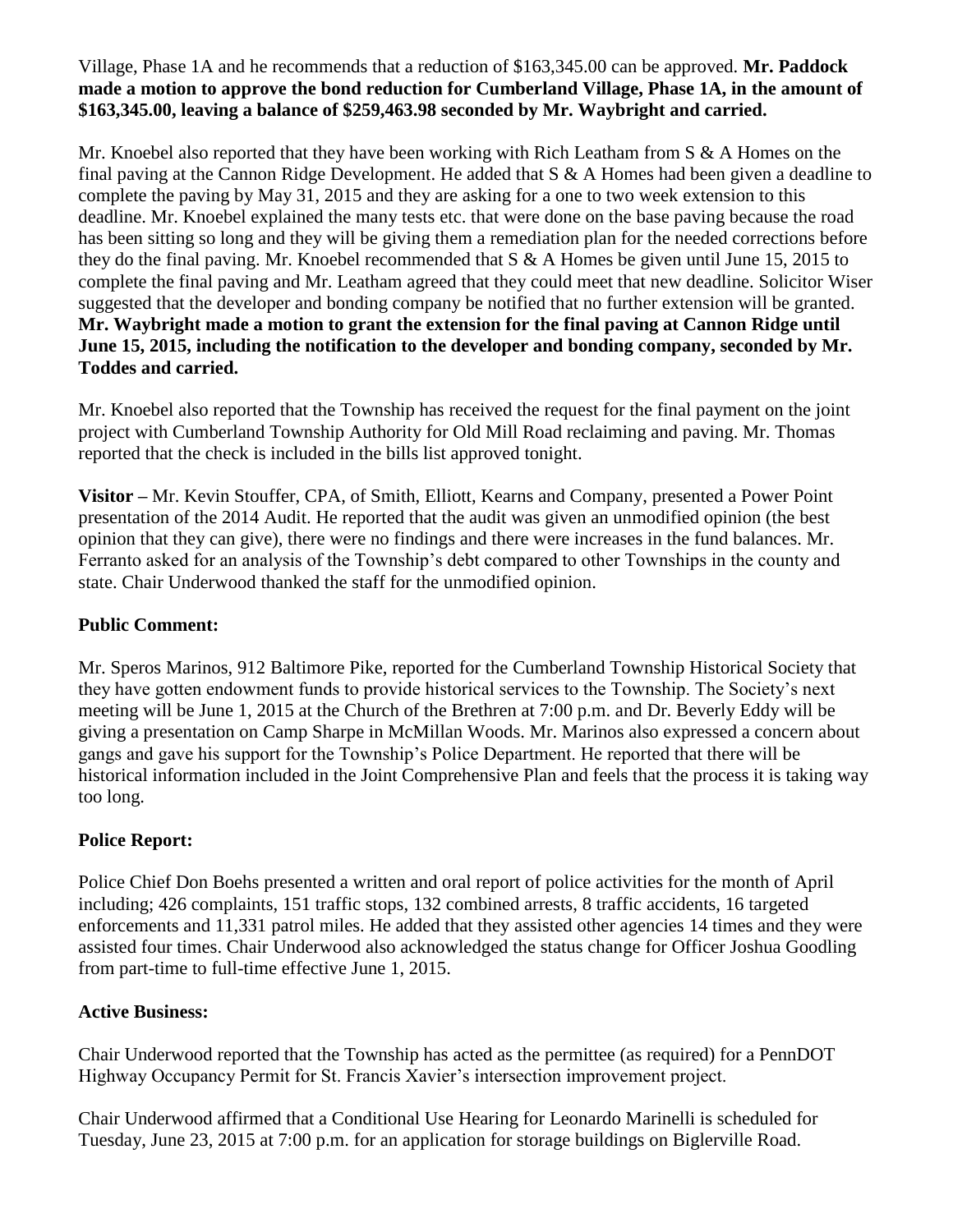Mr. Thomas reported that the 2015 Road Bids were advertised in The Gettysburg Times and the results of the bids are as follows:

| Product                      | Location                                                                   | Bidder                     | Price            |
|------------------------------|----------------------------------------------------------------------------|----------------------------|------------------|
| Superpave                    | Kinsey Dr. & Park Ave.                                                     | New Enterprise Stone       | $$197,920.00$ ** |
|                              |                                                                            | C. E. Williams Sons        | \$199,950.00     |
| Double Seal Coat             | Sachs Rd. & Ridge Rd.                                                      | Hammaker East, Ltd.        | $$63,059.10**$   |
|                              |                                                                            | <b>Stewart and Tate</b>    | \$64,846.20      |
| Micro-surfacing Type A<br>&B | Tiffany Lane, Boyd's School<br>Rd., Ridgewood<br>Development, Old Mill Rd. | <b>Stewart and Tate</b>    | $$182,790.10**$  |
|                              |                                                                            | <b>Asphalt Maintenance</b> | \$192,350.00     |
|                              |                                                                            | Solutions                  |                  |

Mr. Thomas reported that the total of all work is \$443,769.20 by the apparent low bidders and the total amount budgeted is \$477,000.00. The projects are under-budget. He added that Solicitor Wiser has reviewed the bids and the bids from the apparent low bidders are complete. **Mr. Ferranto made a motion to accept the bids from the apparent low bidders seconded by Mr. Waybright and carried.** 

Mr. Thomas reported that the Board has received a letter from Tom Clowney regarding agricultural land preservation and the Board has discussed the topic.

Mr. Thomas also reported that the Township has received a letter from the law firm of Kulla, Barkdoll and Stewart of Waynesboro, PA indicating their willingness to represent the Zoning Hearing Board at the Keller Hearing on June 17, 2015 (rate \$125.00 per hour.) Mr. Thomas also stated that the former solicitor, Chester Shultz, has retired. **Mr. Toddes made a motion to appoint the law firm of Kulla, Barkdoll and Stewart of Waynesboro, PA to represent the Zoning Hearing Board for the Keller Hearing on June 17, 2015 seconded by Mr. Paddock and carried.** 

Mr. Thomas reported that the Township has also received a letter from the law firm of Phillips and Phillips indicating Mr. John S. Phillips' willingness to represent the Zoning Hearing Board as solicitor for future zoning hearings after the June 17<sup>th</sup> hearing at a rate of \$120.00 per hour. **Mr. Waybright made a motion to appoint Mr. John Phillips as solicitor for the Zoning Hearing Board for hearings held after the June 17th hearing seconded by Mr. Waybright and carried.** 

Mr. Thomas reported that the Township has received one bid for the surplus communications tower from the Greencastle-Antrim Education Foundation in the amount of \$300.00. The Foundation, a 501 C, 3, will use the tower to place a low-power, FM radio station on the air this summer and Mr. Thomas added that he has a non-vested interest in this project. **Mr. Paddock made a motion to approve the bid seconded by Mr. Ferranto and carried.**

## CONDITIONAL USE HEARING – LINCOLN DEVELOPMENT COMPANY SELF-SERVICE STORAGE FACILITY – 7:00 P.M.

At 7:00 p.m. the Conditional Use Hearing for the Lincoln Development Company's application for a Self-Service Storage Facility located on Chambersburg Road was commenced. Solicitor Wiser presided over the hearing and there were comments from the Zoning Officer, applicant's representatives and the public. The hearing was closed at 7:18 p.m. and the regular meeting continued. Please see the transcript prepared by Deb Zepp, Court Reporter, for a full record of the hearing.

The regular meeting was reconvened at 7:20 p.m. by Chair Underwood.

**Solicitor:** Solicitor Wiser reported that he is preparing a modification to the Amusement Tax Ordinance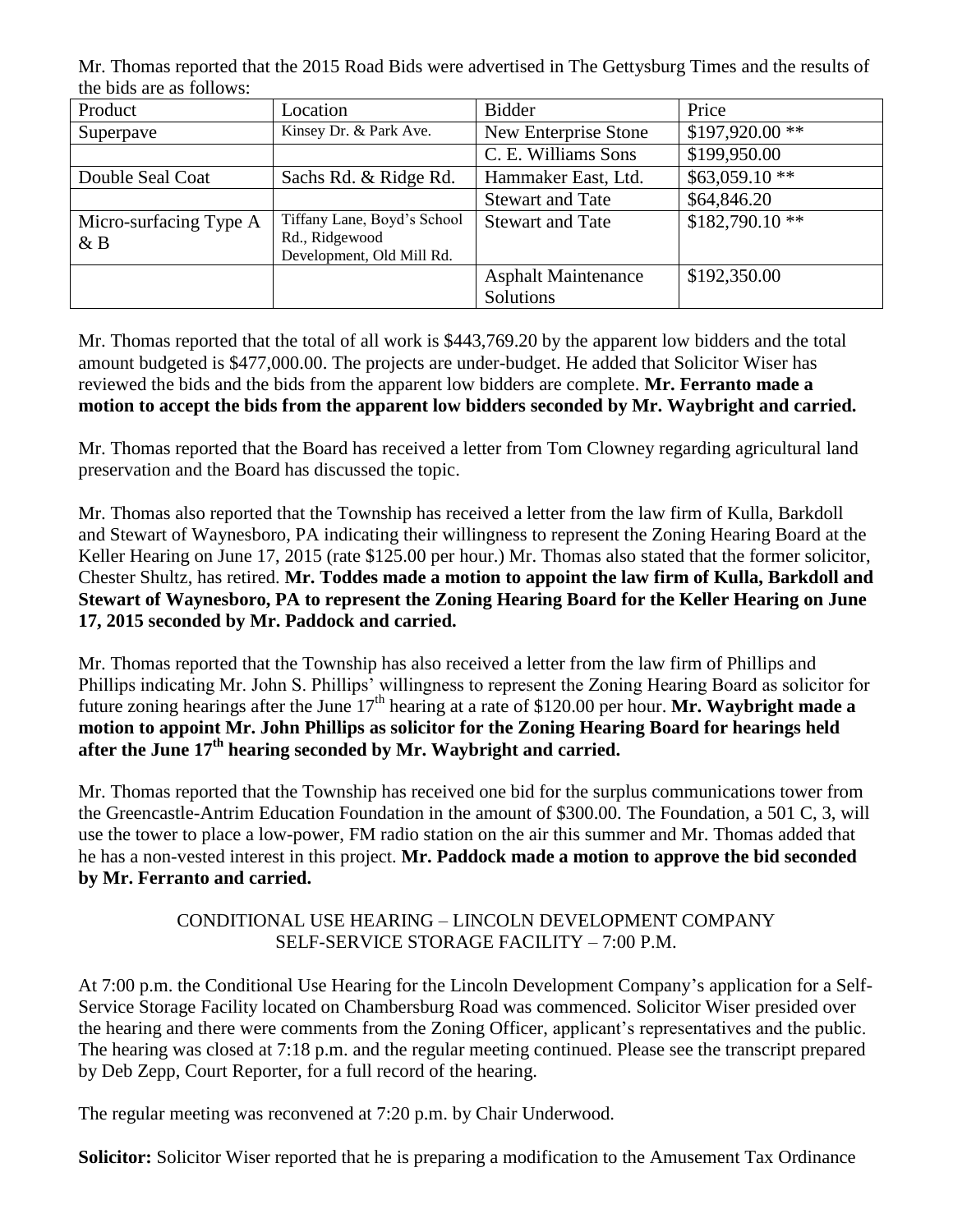for the 2% collection fee that will be ready for action at the June meeting and he has the language, in draft form, for the Special Events insurance requirements that he would like Nathan Hockley to review for compliance with industry standards. Lastly, Solicitor Wiser reported that the Township has the signed Intergovernmental Cooperation Agreement with Gettysburg Borough for the School Resource Officer and he has advertised the following ordinance for adoption this evening:

#### **ORDINANCE 2015-158**

**"AN ORDINANCE OF THE TOWNSHIP OF CUMBERLAND, ADAMS COUNTY, PENNSYLVANIA, AUTHORIZING ENTRANCE INTO AN INTERGOVERNMENTAL COOPERATION AGREEMENT TO ALLOW THE TOWNSHIP OF CUMBERLAND TO PROVIDE POLICE SERVICES TO THE GETTYSBURG AREA SCHOOL DISTRICT IN GETTYSBURG BOROUGH"**

**Mr. Ferranto made a motion to authorize the Board Chair to sign the Intergovernmental Cooperation Agreement with Gettysburg Borough for the School Resource Officer seconded by Mr. Toddes and carried.**

**Mr. Ferranto also made a motion to adopt Ordinance 2015-158 authorizing the entrance into the Intergovernmental Cooperation Agreement with Gettysburg Borough seconded by Mr. Toddes and carried.**

#### **Committee Reports and comments from Board Members:**

Personnel – The committee is asking for approval of the revised Personnel Policy Manual. **Mr. Waybright made a motion seconded by Mr. Paddock and carried to approve the revised Non-Uniform Employee Personnel Policies and Guidelines.**

Public Safety – The Police vehicle that was ordered will be delivered in late August and the Township will be getting a 2016 model for the 2015 price. **Mr. Waybright made a motion to convert Police Officer Joshua Goodling from part-time status to full-time status effective June 1, 2015 seconded by Mr. Toddes and carried.** Mr. Ferranto explained that the size of the Police Department is not being increased and should the School District give up the School Resource Officer program Officer Goodling understands that he would be laid-off.

Planning and Zoning (Joint Comprehensive Plan) – The basis of the plan has been completed and the material is going to be made available for public view and comment. A steering committee (that included Mr. Thomas) has made recommendations for the "roll-out" of the information. The next meeting is June 2, 2015 at 3:00 p.m. and they hope to have the draft plan completed by the end of this year.

Finance – No report

Economic Development – Executive Session

Highway Administration – No report

CTA – televising of the sewer lines at both plants has been updated and I and I testing revealed some sump pumps that were discharging into the lines and that has been corrected

Park and Recreation – Open House for Hall of Fame this Friday and they have a new youth program that is free